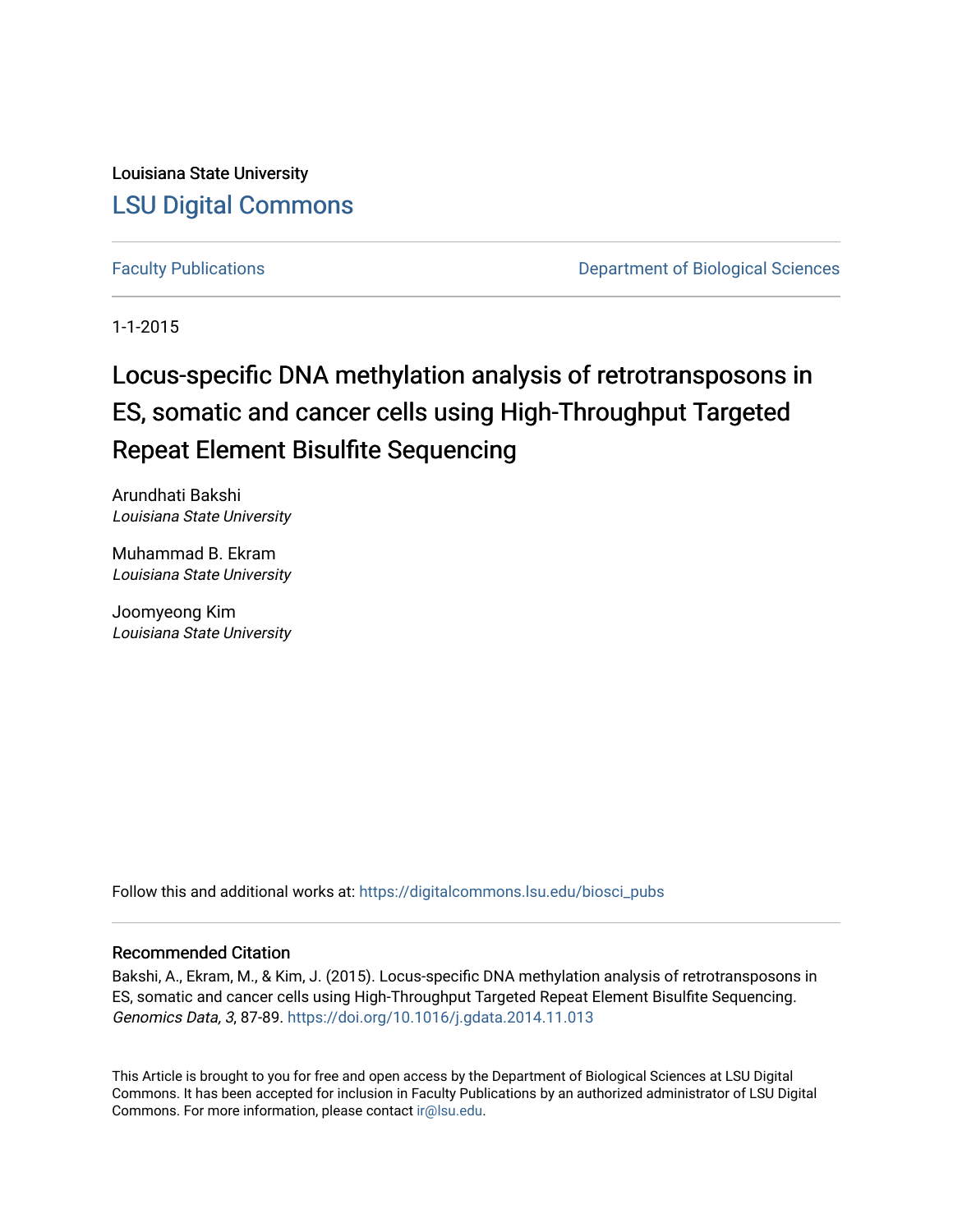Contents lists available at [ScienceDirect](http://www.sciencedirect.com/science/journal/22135960)

## Genomics Data

journal homepage: [http://www.journals.elsevier.com/genomics-data/](http://www.journals.elsevier.com/genomicsata/)



### Arundhati Bakshi, Muhammad B. Ekram, Joomyeong Kim<sup>\*</sup>

Department of Biological Sciences, Louisiana State University, Baton Rouge, LA 70803, USA

#### article info abstract

Article history: Received 23 October 2014 Received in revised form 25 November 2014 Accepted 25 November 2014 Available online 29 November 2014

Keywords: IAP LTR DNA methylation Retrotransposons Endogenous retrovirus **HT-TREBS** 

Specifications

DNA methylation is a major epigenetic mark associated with multiple aspects of retrotransposons within the mammalian genome. In order to study DNA methylation of a large number of retrotransposons on an individual-locus basis, we have developed a new protocol termed High-Throughput Targeted Repeat Element Bisulfite Sequencing (HT-TREBS) (Ekram and Kim, 2014 [1]). We have used this technique to characterize the locus-specific patterns of DNA methylation of 4799 members of the mouse IAP LTR (Intracisternal A Particle Long Terminal Repeat) retrotransposon family in embryonic stem, somatic and Neuro2A cells (Bakshi and Kim, 2014 [2]). Here we describe in detail the sample preparation and bioinformatics analyses used for these studies. The somatic cell data may be accessed under GEO accession number [GSE49222](ncbi-geo:GSE49222). The ES and Neuro2A data are deposited under GEO accession number [GSE60007.](ncbi-geo:GSE60007)

© 2014 The Authors. Published by Elsevier Inc. This is an open access article under the CC BY-NC-ND license ([http://creativecommons.org/licenses/by-nc-nd/3.0/\)](http://creativecommons.org/licenses/by-nc-nd/3.0/).

Organism/cell line/tissue Somatic: brain, liver and kidney of a 1-week-old C57BL6/N mouse; ES: AB2.2 cell, 129 origin; Cancer: Neuro2A cells (neuroblastoma cell line), strain A origin. Sex Male mouse used for somatic tissue collection. ES and Neuro2A cells were derived from a male and female mouse respectively. Sequencer or array type Ion-Torrent Personal Genome Machine (318 chip) Data format Raw and analyzed (submitted to GEO) Experimental factors IAP LTR methylation variations in somatic vs. ES and cancer cells Experimental features DNA methylation of IAP LTRs was assayed in a locus-specific manner and compared between three cell states: somatic, embryonic stem and cancer. Consent N/A Sample source location C57BL6/N mice used for somatic tissue data were obtained from Jackson Lab, Bar Harbor, Maine, USA. ES cells were obtained from Baylor College of Medicine, Houston, Texas, USA. Neuro2A cells were obtained from ATCC, Manassas, VA, USA.

#### Direct link to deposited data

Raw and processed data for the studies described here may be found at the following links:

Somatic tissue: [http://www.ncbi.nlm.nih.gov/geo/query/acc.cgi?](http://www.ncbi.nlm.nih.gov/geo/query/acc.cgi?acc=GSE49222) [acc=GSE49222](http://www.ncbi.nlm.nih.gov/geo/query/acc.cgi?acc=GSE49222)

⁎ Corresponding author. Tel.: +1 225 578 7692; fax: +1 225 578 2597. E-mail address: [jkim@lsu.edu](mailto:jkim@lsu.edu) (J. Kim).

ES and Neuro2A cells: [http://www.ncbi.nlm.nih.gov/geo/query/acc.](http://www.ncbi.nlm.nih.gov/geo/query/acc.cgi?acc=GSE60007) [cgi?acc=GSE60007](http://www.ncbi.nlm.nih.gov/geo/query/acc.cgi?acc=GSE60007)

#### Experimental design, materials and methods

Sample preparation: DNA isolation and library construction

Whole brain, liver and kidney from a 1-week-old male C57BL6/N mouse were lysed overnight in 10X w/v Tail Lysis Buffer (100 mM Tris–Cl [pH 8.5], 5 mM EDTA [pH 8.0], 200 mM NaCl, 0.2% w/v sodium dodecylsulfate [SDS]) and  $0.01X v/v$  20 mg/mL Proteinase K (Sigma-Aldrich). The tissue-lysis products were divided into 300 μL aliquots and stored at −20 °C. One 300 μL aliquot was used to isolate DNA using phenol–chloroform–isoamyl alcohol followed by ethanol precipitation [\[1\].](#page-3-0) A similar DNA isolation protocol, involving cell lysis following by phenol–chloroform extraction and ethanol precipitation, was implemented on ES and Neuro2A cell extracts as well [\[2\]](#page-3-0). The isolated DNA was resuspended in 50–100 μL 1X TE and its concentration quantified using the Nanodrop (Thermo-Scientific).

Approximately 1 μg of the isolated DNA was sonicated using the Bioruptor NGS (Diagenode) to obtain fragments which were approximately 700 bp in length (4 cycles, on/off cycle time: 15″/90″) [\(Fig. 1](#page-2-0)). Next, these fragments were end-repaired using NEBNext® End Repair Module (New England BioLabs), and cleaned using the DNA Clean and Concentration Kit (Zymo Research) with 5X v/v Binding Buffer and eluted in 30 μL HPLC water. The end-repaired DNA was then incubated at 20°C for 2 h with 50 pmols of custom-made methylated-C Ion Torrent

2213-5960/© 2014 The Authors. Published by Elsevier Inc. This is an open access article under the CC BY-NC-ND license ([http://creativecommons.org/licenses/by-nc-nd/3.0/\)](http://creativecommons.org/licenses/by-nc-nd/3.0/).



Data in Brief



CrossMark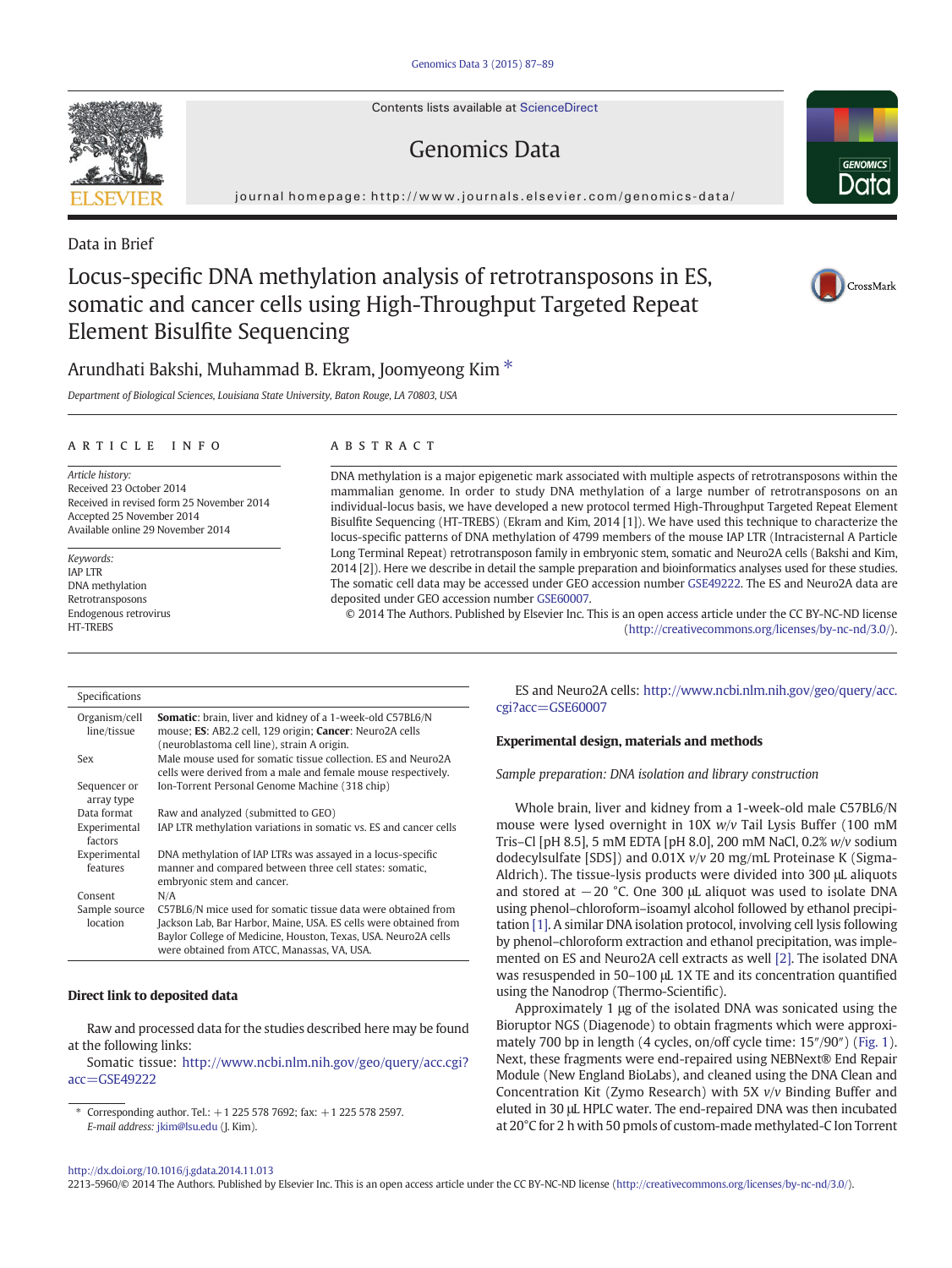<span id="page-2-0"></span>

Fig. 1. Library preparation for HT-TREBS. The isolated DNA is subjected to sonication to yield ~700 bp fragments and end-repaired before methylated-C lon Torrent "A" adaptor ligation. Following one round of size selection, all fragments >300 bp are bisulfite treated and PCR amplified. The cycle number for PCR was determined for each individual library to be the one that corresponds to the midpoint of the exponential portion of the amplification curve from qPCR. Finally, the amplified library was size selected for 250–300 bp insert size, quantified by Bioanalyzer and sequenced on the Ion Torrent PGM platform. The color coding within this figure is as follows: yellow bars indicate unique sequence, blue bars represent IAP LTRs, green and gray boxes indicate the Ion Torrent "A" and "P1" adaptors respectively and orange arrows represent the primers used for amplification.

"A" adaptors (Integrated DNA Technologies) and 800 units of T4 DNA Ligase (New England Biolabs). Unligated adaptors were removed using the DNA Clean and Concentration Kit (Zymo Research) with 5X  $v/v$ Binding Buffer and the resulting "A" adaptor-ligated fragments were eluted in 50 μL HPLC water. The adaptor-ligated DNA fragments were further size-selected to remove any excess adaptors and DNA fragments smaller than 300 bp in length using the Agencourt AMPure XP beads (Beckman Coulter) using a DNA:bead ratio of 1:0.7 (100 μL  $DNA + 70 \mu L$  beads) (Fig. 1). This library was then quantified using Bioanalyzer (Agilent) and subsequently subjected to one round of bisulfite conversion using the EZ DNA Methylation Kit (Zymo Research).

This bisulfite-converted library (1 μL) was then used to conduct quantitative real-time PCR using SYBR-Green (Life Technologies) to determine the appropriate cycle number to amplify the bisulfiteconverted library for subsequent size selection and sequencing. The cycle number for PCR amplification was individually determined for each library to be the cycle number corresponding to the midpoint of the exponential portion of the amplification curve (Fig. 1). The forward primer used for PCR was complementary to the 5' end of the "A" adaptor region (5′-CCATCTC ATCCCTGCGTGTCTCCGACTCAG-3′). The reverse primer (5′-CCACTACGCC TCCGCTTTCCTCTCTATGGGCAGTCGGT GAT^CTCCCTAATTAACTACAACCCATC-3′) was designed to bind the 24-bp region within the U3 region of the LTR which is conserved between five subtypes of IAP LTR (IAPLTR1, IAPLTR1a, IAPLTR2, IAPLTR2a, and IAPLTR2b) and is devoid of any CpG sites. The sequence at the 5′ end of the carat (^) corresponds to the "P1" adaptor which is a part of the amplification scheme used by Ion Torrent (Life Technologies) (Fig. 1). The amplified libraries were then size-selected using agarose gel extraction (MEGAquick-spin™ Total Fragment DNA Purification Kit, Intron Biotechnology) to have approximately 250–300 bp insert length flanked by the "A" and "P1" adaptors. This was achieved by excising the gel fragment corresponding to 330––380 bp in order to account for the ~80 bp combined length of the two adaptors (Fig. 1). The size-selected library was then quantified using Bioanalyzer (Agilent Technologies). Approximately 25 μL of the size-selected library at 10 pM was used for the emulsion PCR and subsequent next-generation sequencing using the Ion Torrent Personal Genome Machine (PGM) Sequencer and Ion 318 chips (Ion Torrent, Life Technologies).

#### Bioinformatics analyses

We have implemented the following bioinformatics pipeline to process the raw sequence reads from the NGS platform ([Fig. 2](#page-3-0)). We have used Bowtie2 [\[3\]](#page-3-0) for mapping and BiQ analyzer HT [\[4\]](#page-3-0) for DNA methylation analyses. We have used several Unix-based command lines along with custom-made Perl scripts for the pipeline. First, we used the following steps for the construction of a custom database (below and Supplemental Material 1).

- 1) Download the sequence of 9282 IAP LTRs containing 330-bp LTR along with two 350-bp flanking regions in a fasta format from the Table database at UCSC genome browser.
- 2) Reverse complement half of the IAPLTRs in an opposite direction so that the entire set will have an identical forward direction with a custom Perl script.
- 3) Convert all the IAP LTRs into bisulfite-converted sequences with a custom Perl script.
- 4) Compile all the bisulfite-converted sequences into one large sequence with a Unix command line.
- 5) Construct a searchable index file with a large compiled sequence with bowtie2-build.

The execution of these steps will provide the following files: (i) a directory containing the 9282 files with the original sequences in a fasta format (Step 2) and (ii) a directory containing 6 indexable file (Step 5). These two directories will be used for the following analyses.